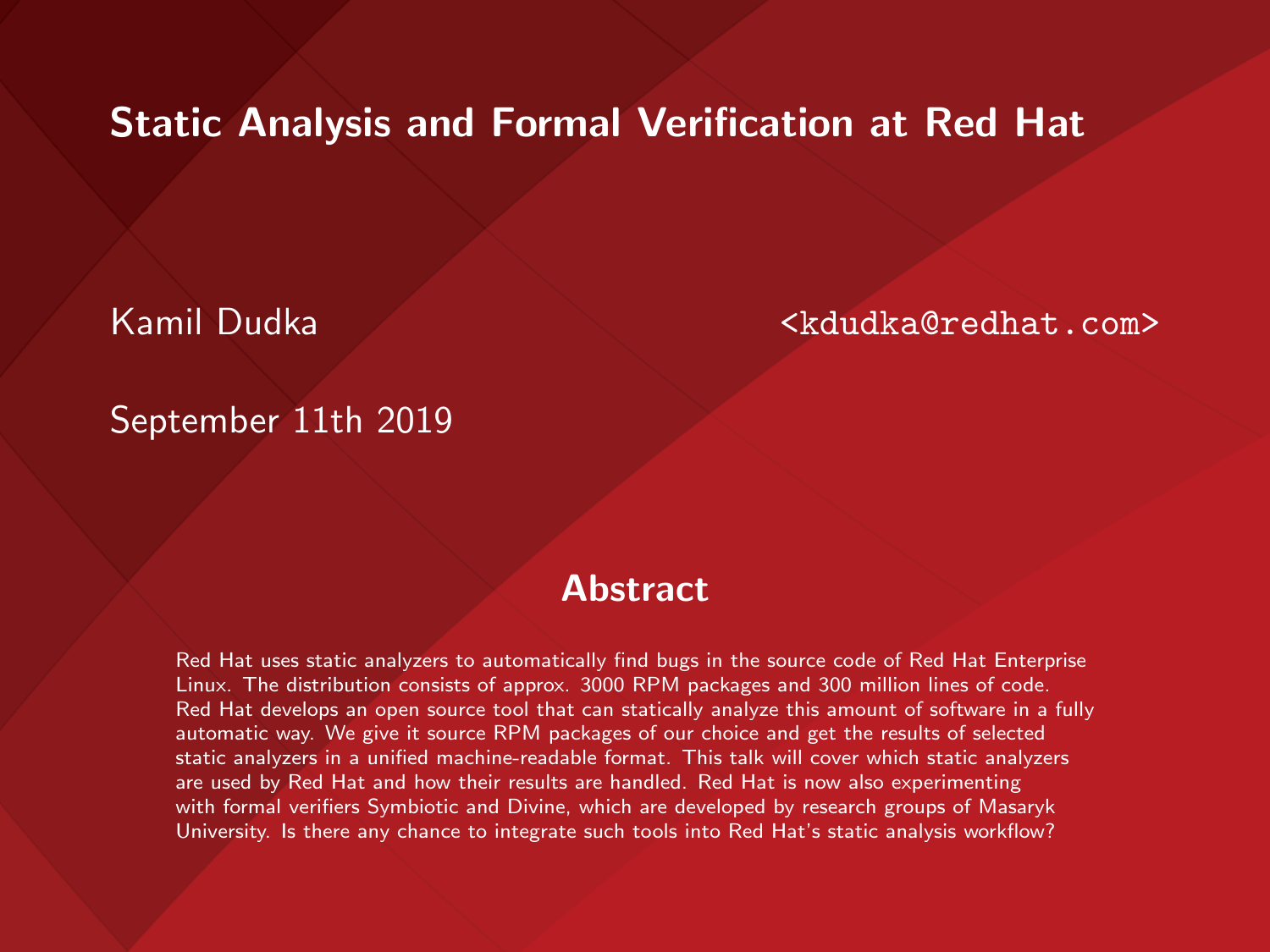

### Why do we use static analysis at Red Hat?

... to find programming mistakes soon enough – example:

| Error: SHELLCHECK WARNING:<br>/etc/rc.d/init.d/squid:136:10: warning: Use "\${var:?}" to ensure this never expands to $\prime^*$ . |              |                                          |  |  |  |  |  |  |  |  |  |  |
|------------------------------------------------------------------------------------------------------------------------------------|--------------|------------------------------------------|--|--|--|--|--|--|--|--|--|--|
|                                                                                                                                    | $#$ 134      | RETVAL=\$?                               |  |  |  |  |  |  |  |  |  |  |
|                                                                                                                                    |              | $#$ 135 if $ $ \$RETVAL -eq 0 $ $ ; then |  |  |  |  |  |  |  |  |  |  |
|                                                                                                                                    | $#$ 136   -> | rm -rf \$SOUID PIDFILE DIR/*             |  |  |  |  |  |  |  |  |  |  |
|                                                                                                                                    | # 137        | start                                    |  |  |  |  |  |  |  |  |  |  |
|                                                                                                                                    | # 138        | else                                     |  |  |  |  |  |  |  |  |  |  |

<https://bugzilla.redhat.com/1202858> – [UNRELEASED] restarting testing build of squid results in deleting all files in hard-drive

Static analysis is required for Common Criteria certification.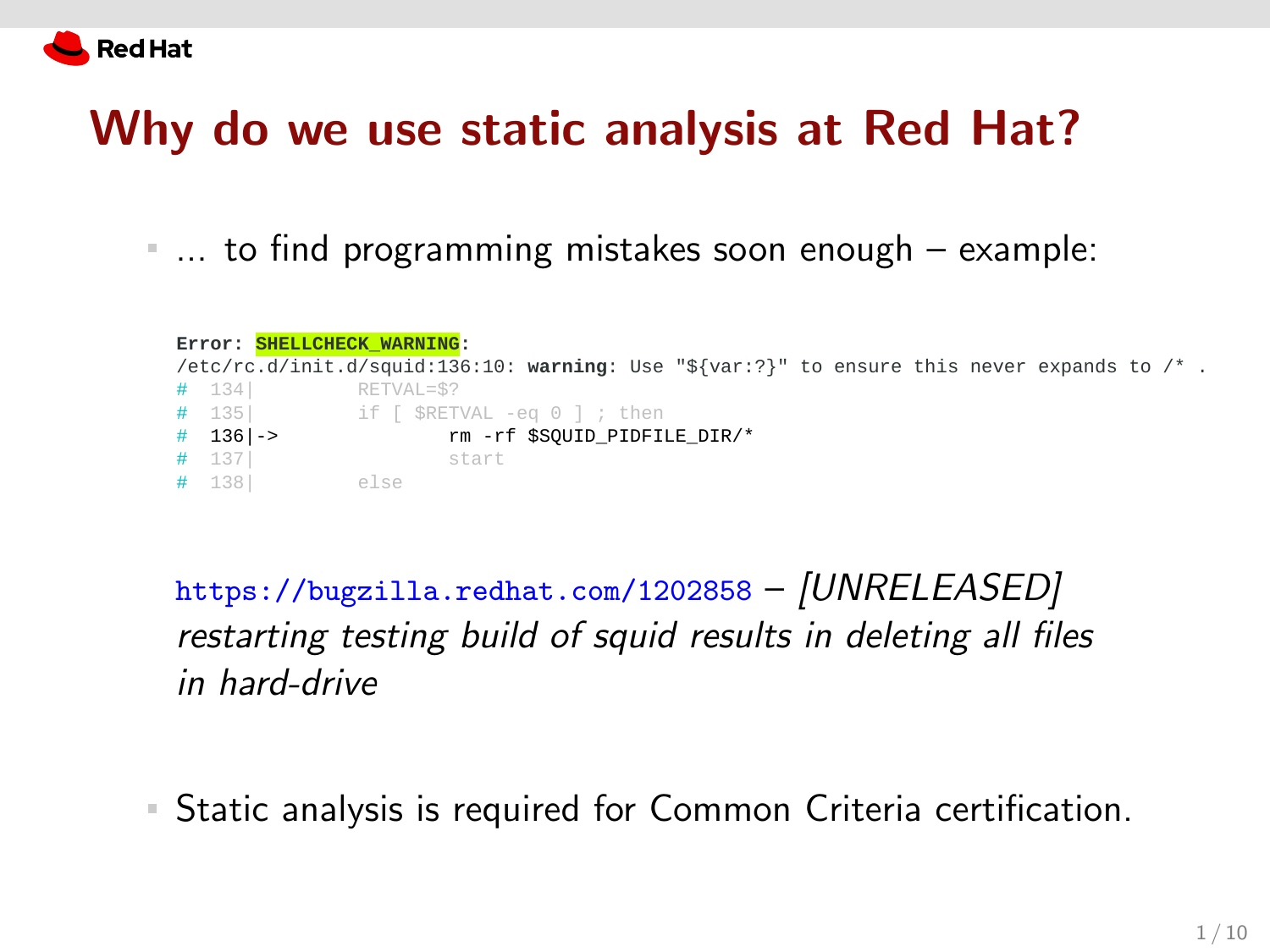

## Static Analysis at Red Hat in Numbers

- RHEL-8 Beta static analysis mass scan in July 2018
- **analyzed 318 million LoC** (Lines of Code) in 3390 packages
- $95\%$  packages scanned successfully
- **approx.** 370 000 potential bugs detected in total
- **approx.** one potential bug per 1000 LoC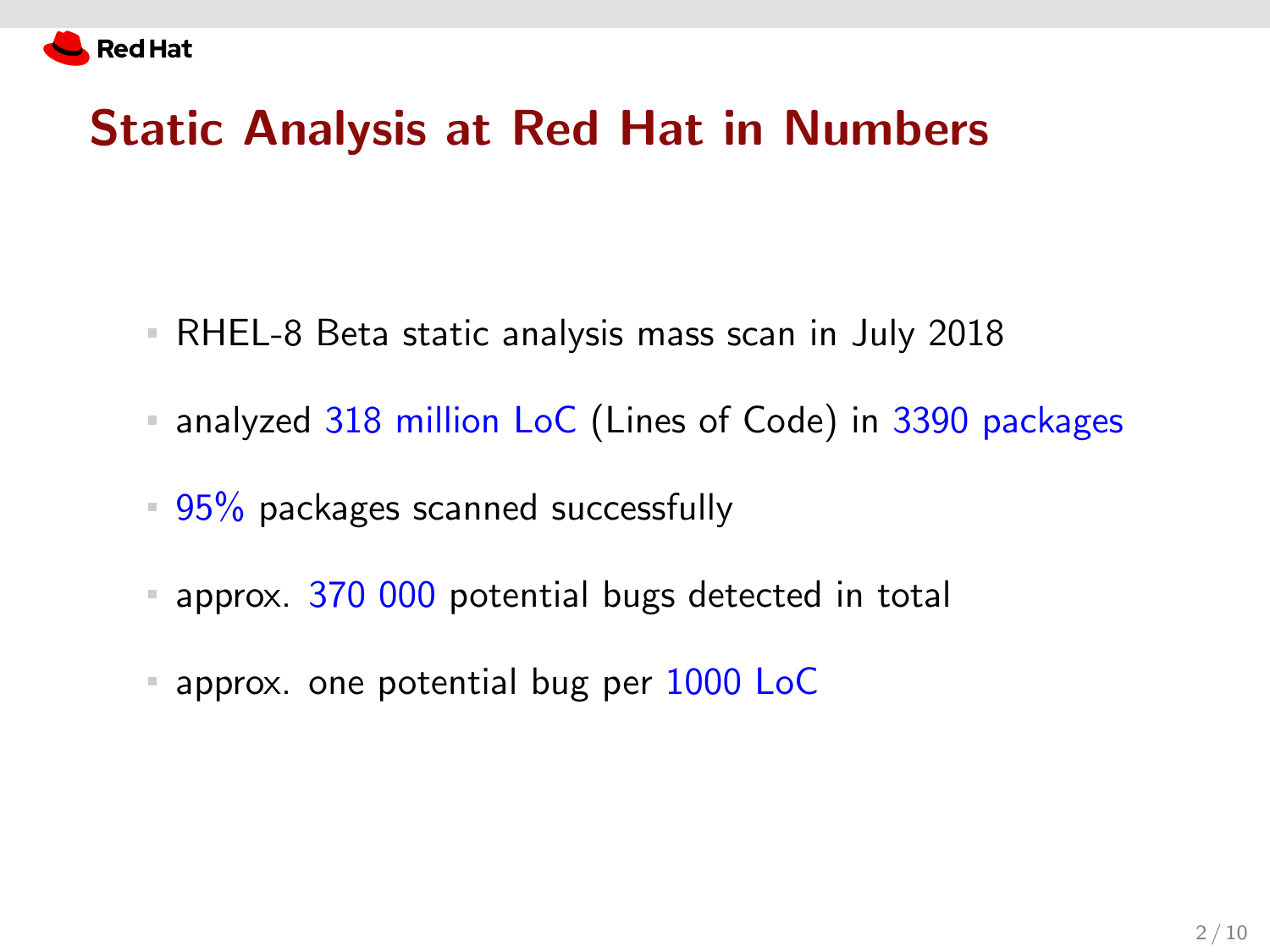

#### csmock

- command-line tool that runs static analyzers
- one interface, one output format, plug-in API  $\mathbb{R}^n$
- fully open-source, available in Fedora/CentOS  $\mathbb{R}^n$

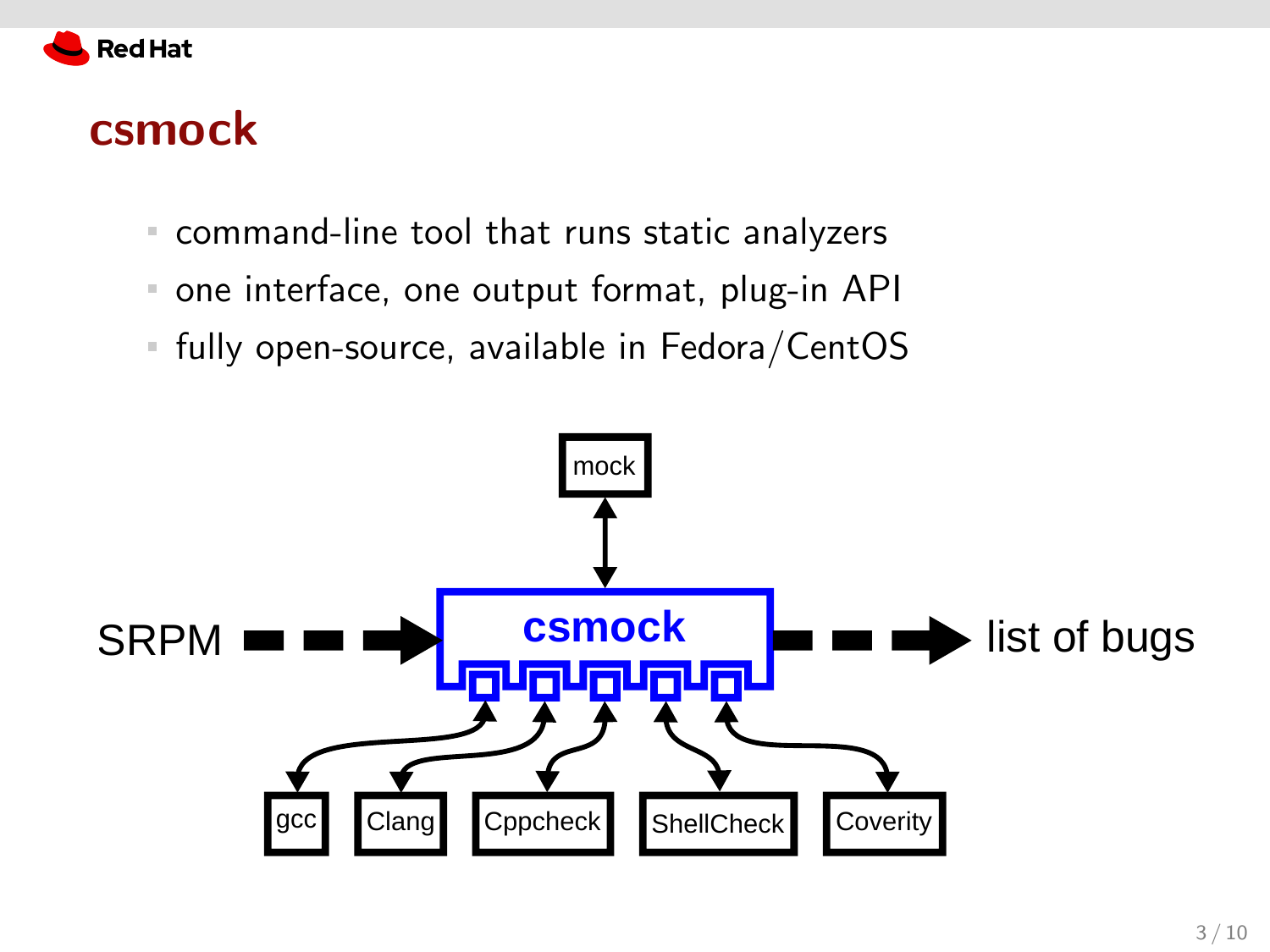

## csmock - Supported Static Analyzers

|                   | C | $C++$ | Java | Go | JavaScript | PHP          | Python | Ruby | Shell |
|-------------------|---|-------|------|----|------------|--------------|--------|------|-------|
| gcc               |   |       |      |    |            |              |        |      |       |
| Clang             |   |       |      |    |            |              |        |      |       |
| Cppcheck          |   |       |      |    |            |              |        |      |       |
| Coverity          |   |       |      |    |            | $\checkmark$ |        |      |       |
| <b>ShellCheck</b> |   |       |      |    |            |              |        |      |       |
| Pylint            |   |       |      |    |            |              |        |      |       |
| <b>Bandit</b>     |   |       |      |    |            |              |        |      |       |
| Smatch            |   |       |      |    |            |              |        |      |       |

#### Need more?

https://github.com/mre/awesome-static-analysis#user-content-programming-languages-1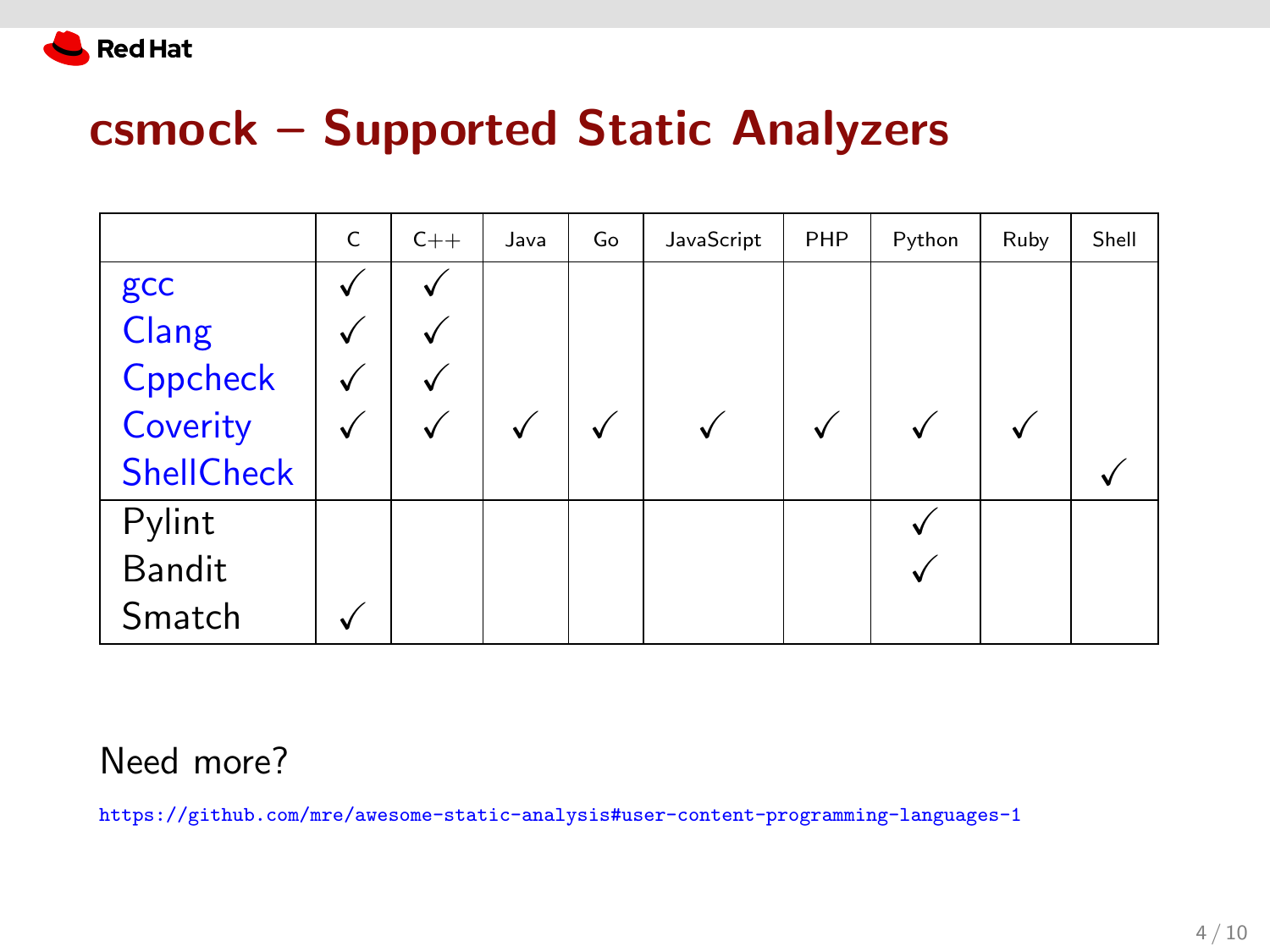

## What is important for developers?

The static analyzers need to:

- be fully automatic
- provide reasonable signal to noise ratio
- provide reproducible and consistent results
- be approximately as fast as compilation of the package
- support differential scans:
	- $\blacksquare$  added/fixed bugs in an update?
	- <https://github.com/kdudka/csdiff>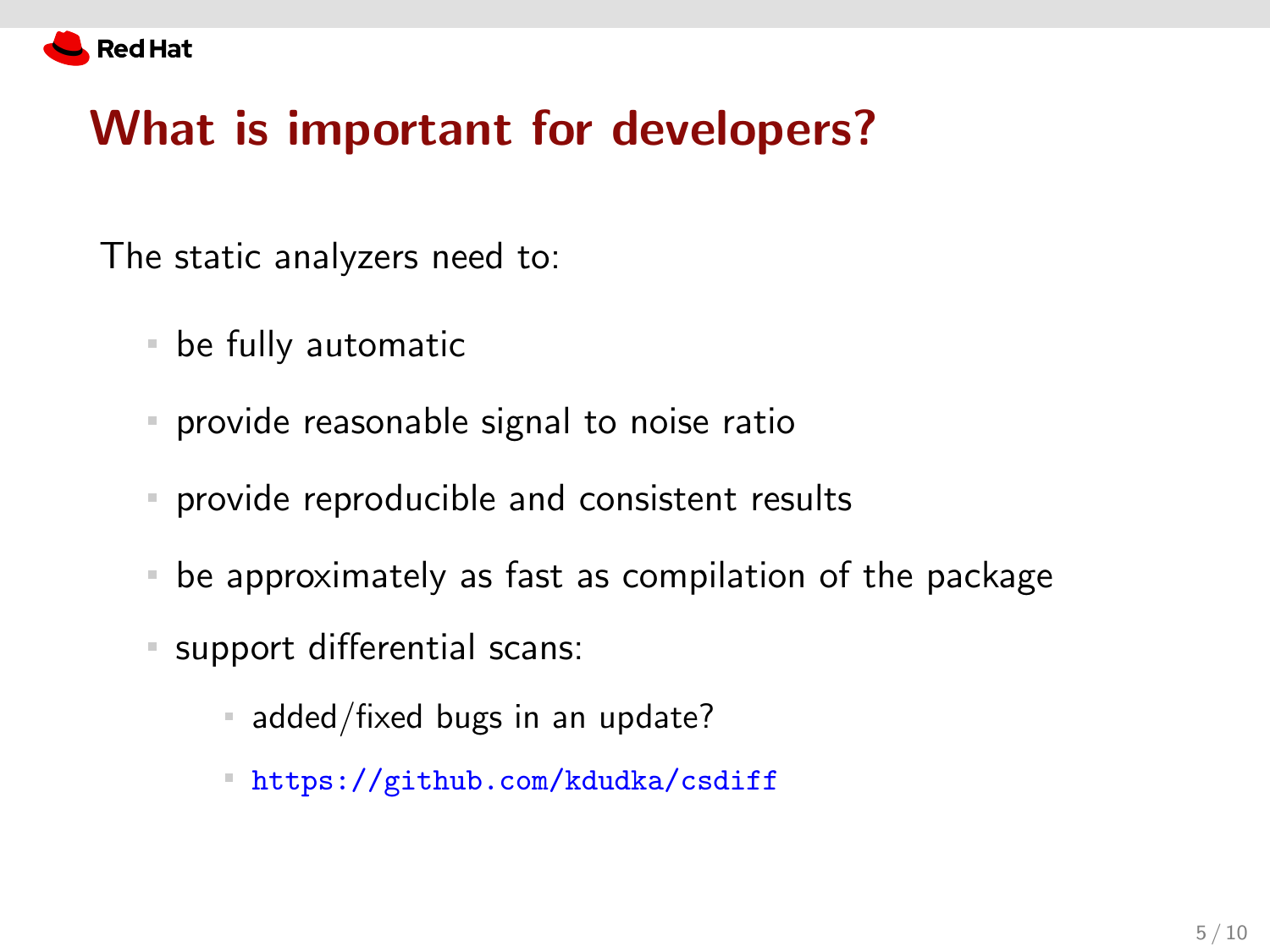

#### csmock - Output Format

#### Error: RESOURCE LEAK (CWE-772): src/fptr.c:450: alloc\_fn: Storage is returned from allocation function "calloc". src/fptr.c:450: var\_assign: Assigning: "e" = storage returned from "calloc(24UL, 1UL)". src/fptr.c:450: overwrite\_var: Overwriting "e" in "e = calloc(24UL, 1UL)" leaks the storage that "e" points to.  $# 4481$ if ((f = (struct opd\_fptr  $\sqrt[8]{}$  l->u.refp[i]->ent)->ent == NULL)  $# 4491$  $e =$  calloc (size of (struct ond ent), 1):  $#$  450 ->  $# 451$ if  $(e == NULL)$  $# 4521$ Error: CPPCHECK WARNING (CWE-401): src/fptr.c:464: error[memleak]: Memory leak: e

 $# 462$  $# 463$ # 464|-> return ret;  $# 465$  }

#### Error: RESOURCE\_LEAK (CWE-772):

```
src/fptr.c:450: alloc_fn: Storage is returned from allocation function "calloc".
src/fptr.c:450: var_assign: Assigning: "e" = storage returned from "calloc(24UL, 1UL)".
src/fptr.c:464: leaked_storage: Variable "e" going out of scope leaks the storage it points to
# 4621
# 4631# 4641-> return ret:
\# 465 }
```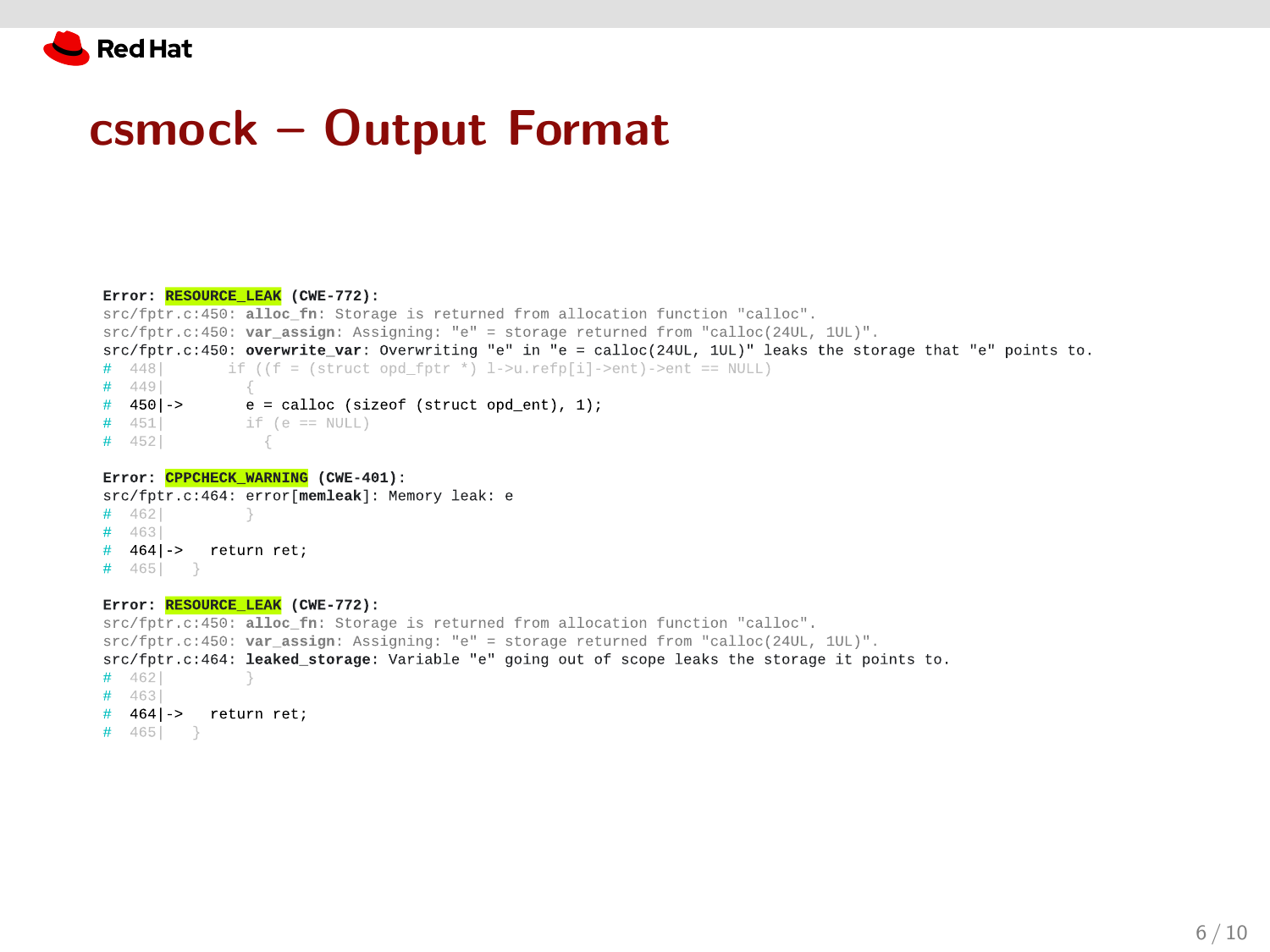

#### csmock – Output Format

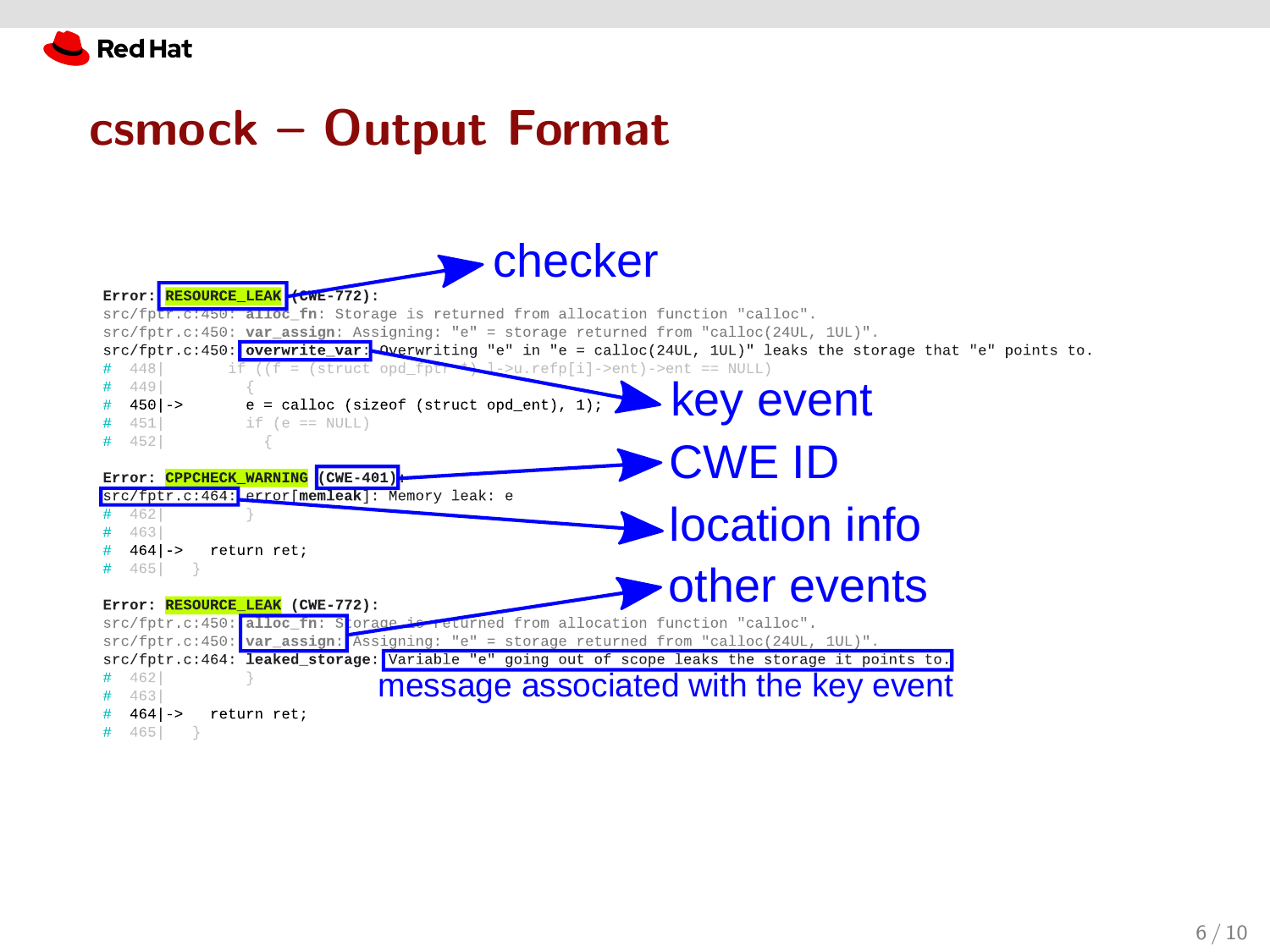

## csmock – Output Format (Trace Events)

| Error: RESOURCE LEAK (CWE-772):                                                                                      |
|----------------------------------------------------------------------------------------------------------------------|
| src/fptr.c:447: cond true: Condition "i < 1->nrefs", taking true branch.                                             |
| $src/fptr.c:448: cond_time: Condition "f = (struct opd_fptr *)1->u.refp[i]-2ent)-2ent == NULL", taking true branch.$ |
| src/fptr.c:450: alloc fn: Storage is returned from allocation function "calloc".                                     |
| src/fptr.c:450: var assign: Assigning: "e" = storage returned from "calloc(24UL, 1UL)".                              |
| src/fptr.c:451: cond false: Condition "e == NULL", taking false branch.                                              |
| src/fptr.c:456: if_end: End of if statement.                                                                         |
| src/fptr.c:462: loop: Jumping back to the beginning of the loop.                                                     |
| src/fptr.c:447: loop begin: Jumped back to beginning of loop.                                                        |
| $src/fptr.c:447: cond_true: Condition "i < 1->nrefs", taking true branch.$                                           |
| src/fptr.c:448: cond_true: Condition "(f = (struct opd_fptr *)1->u.refp[i]->ent)->ent == NULL", taking true branch.  |
| src/fptr.c:450: overwrite_var: Overwriting "e" in "e = calloc(24UL, 1UL)" leaks the storage that "e" points to.      |
| if $((f = (struct on for * ) 1->u, refp[i]-sent)->ent == NULL)$<br># 448                                             |
| # 449                                                                                                                |
| $#$ 450 -><br>$e =$ calloc (sizeof (struct opd_ent), 1);                                                             |
| # 451<br>if (e == NULL)                                                                                              |
| # 4521                                                                                                               |

6 / 10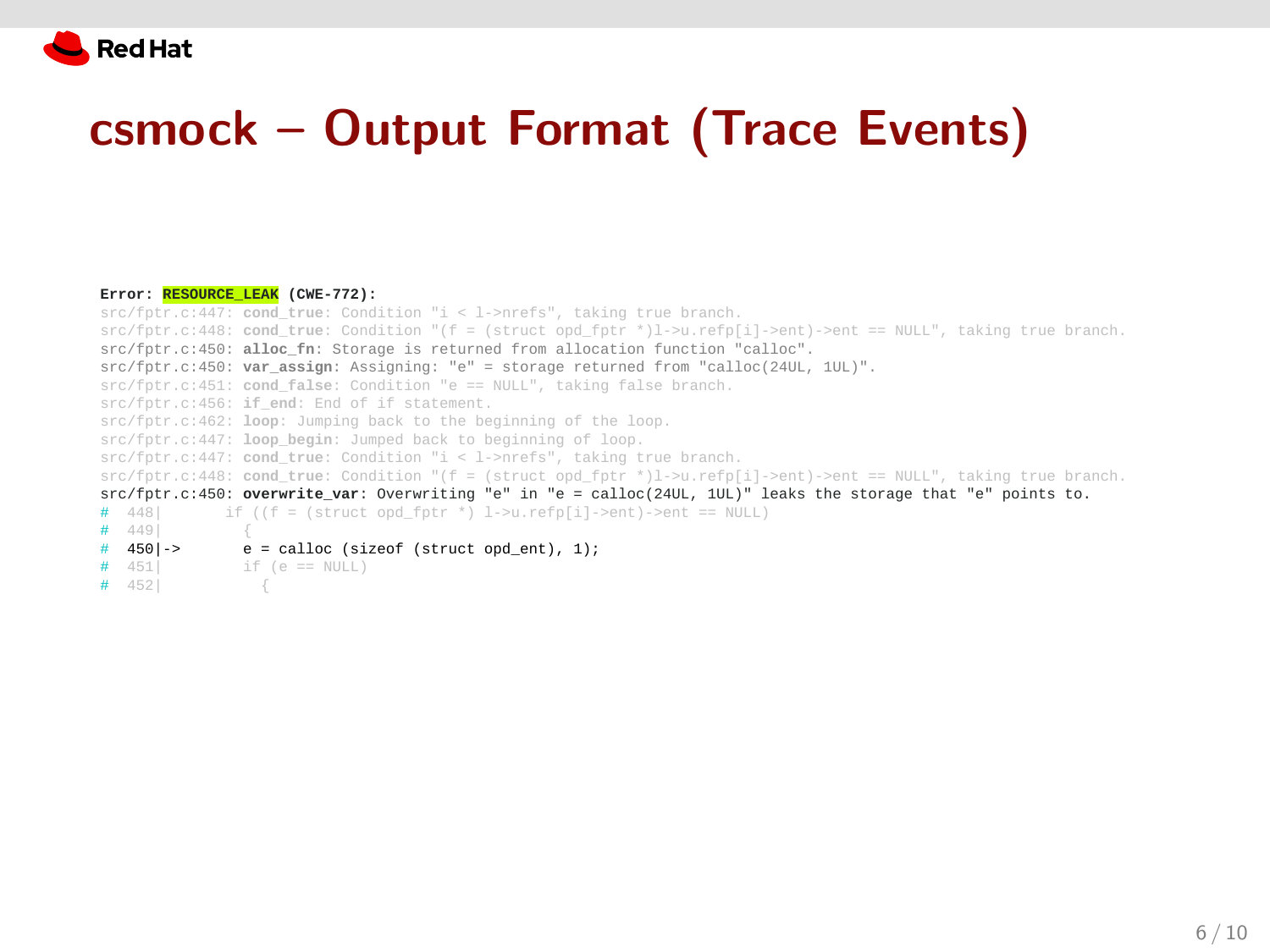

## Example of a Fix

```
--- a/src/fptr.c
+++ b/src/fptr.c
@@ -438,28 +438,29 @@
GElf Addr
 opd_size (struct prelink_info *info, GElf_Word entsize)
 {
  struct opd_lib *l = info->ent->opd;
  int i;
  GElf Addr ret = 0;
  struct opd_ent *e;
  struct opd_fptr *f;
   for (i = 0; i < 1->nrefs; ++i)if ((f = (struct opd.fptr *) 1->u.refp[i]->ent)->ent == NULL){
        e = calloc (sizeof (struct opd.ent), 1);
        if (e == NULL) {
            error (0, ENOMEM, "%s: Could not create OPD table",
                   info->ent->filename);
            return -1;
          }
        e->val = f->val;
        e->gp = f->gp;
       e->opd = ret | OPD ENT NEW;
+ f->ent = e;
        ret += entsize;
       }
   return ret;
 }
```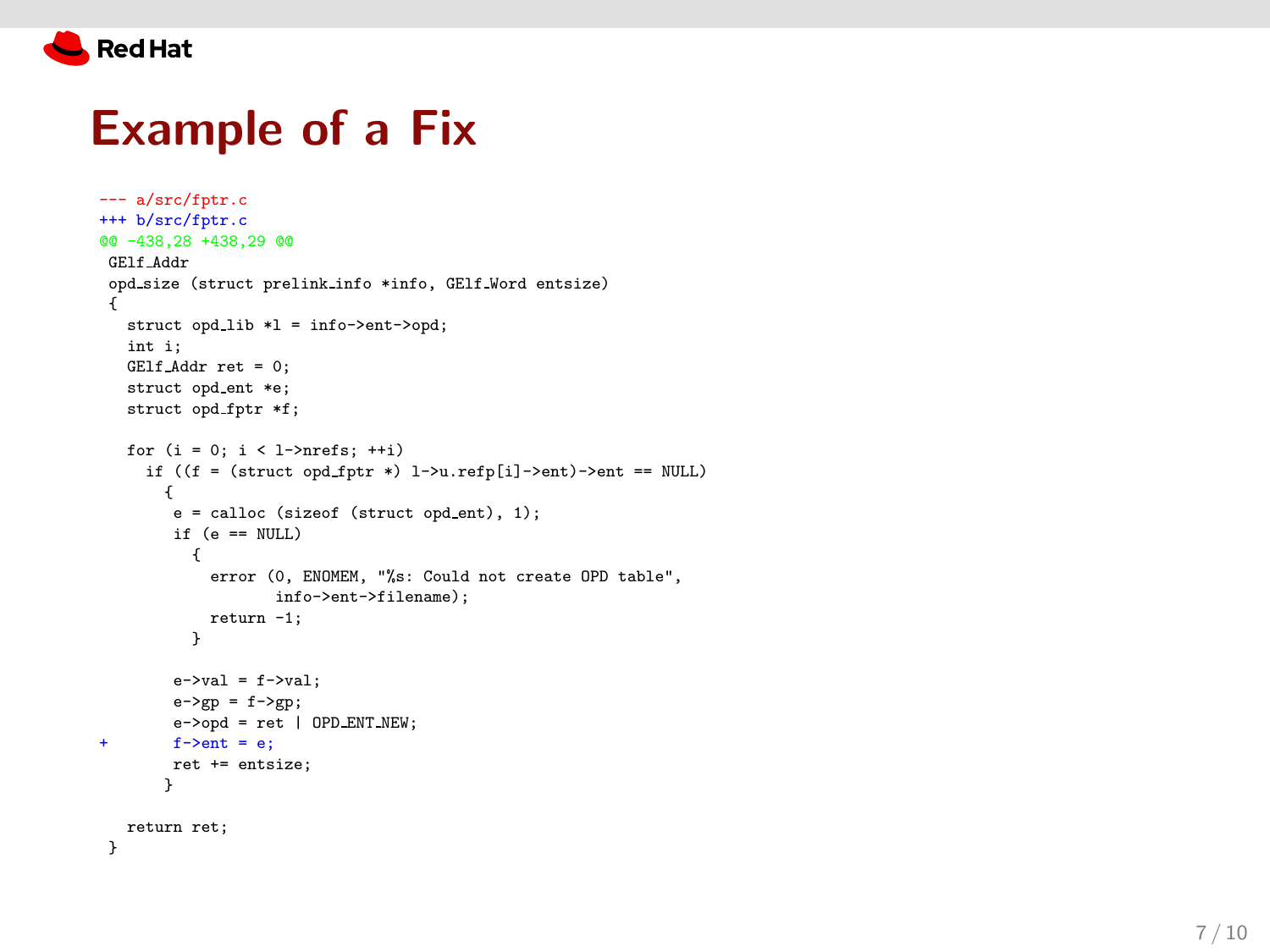

#### Covscan

Red Hat's internal service that runs csmock.

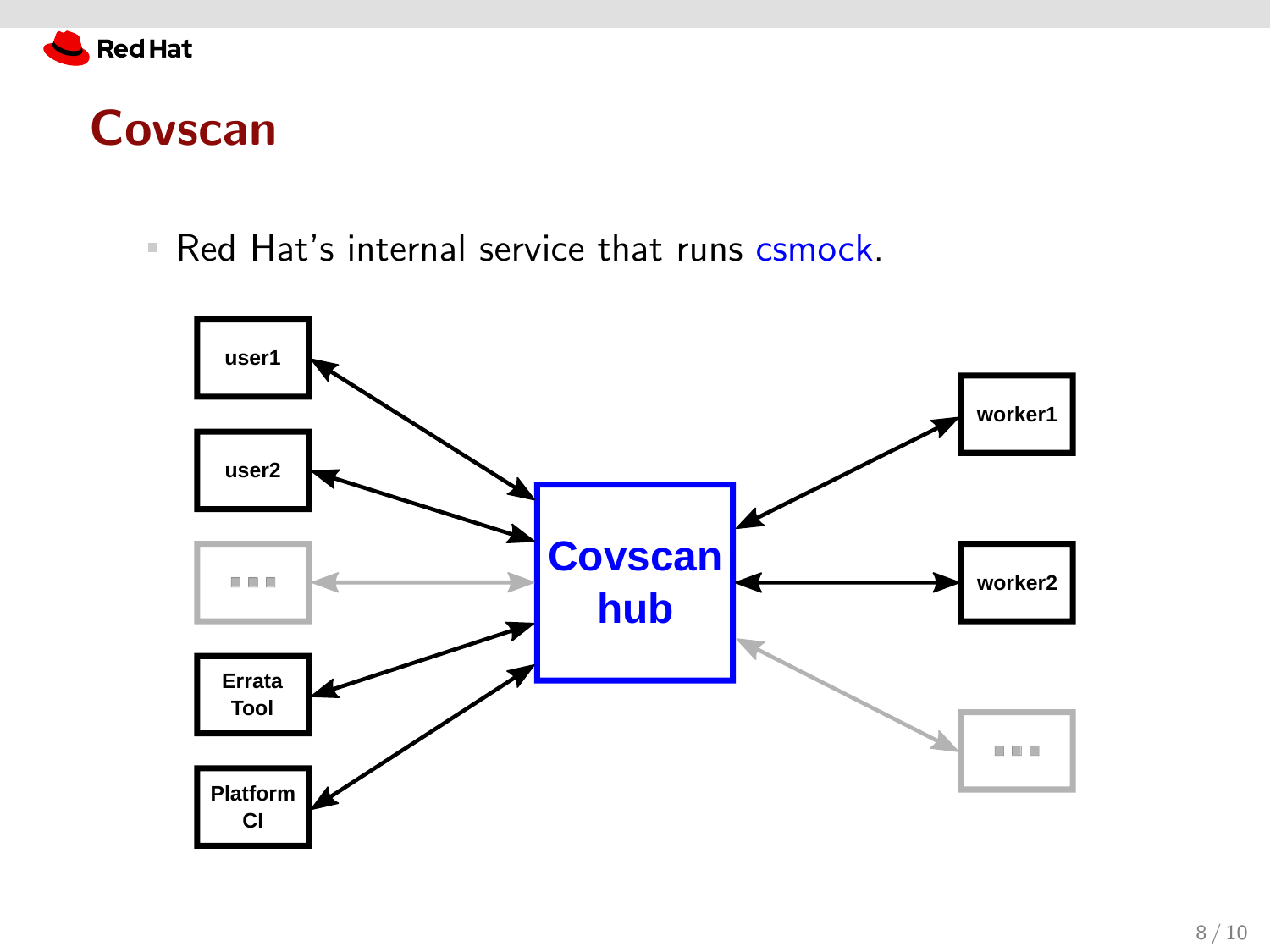

## Integration of Formal Verifiers – Goal